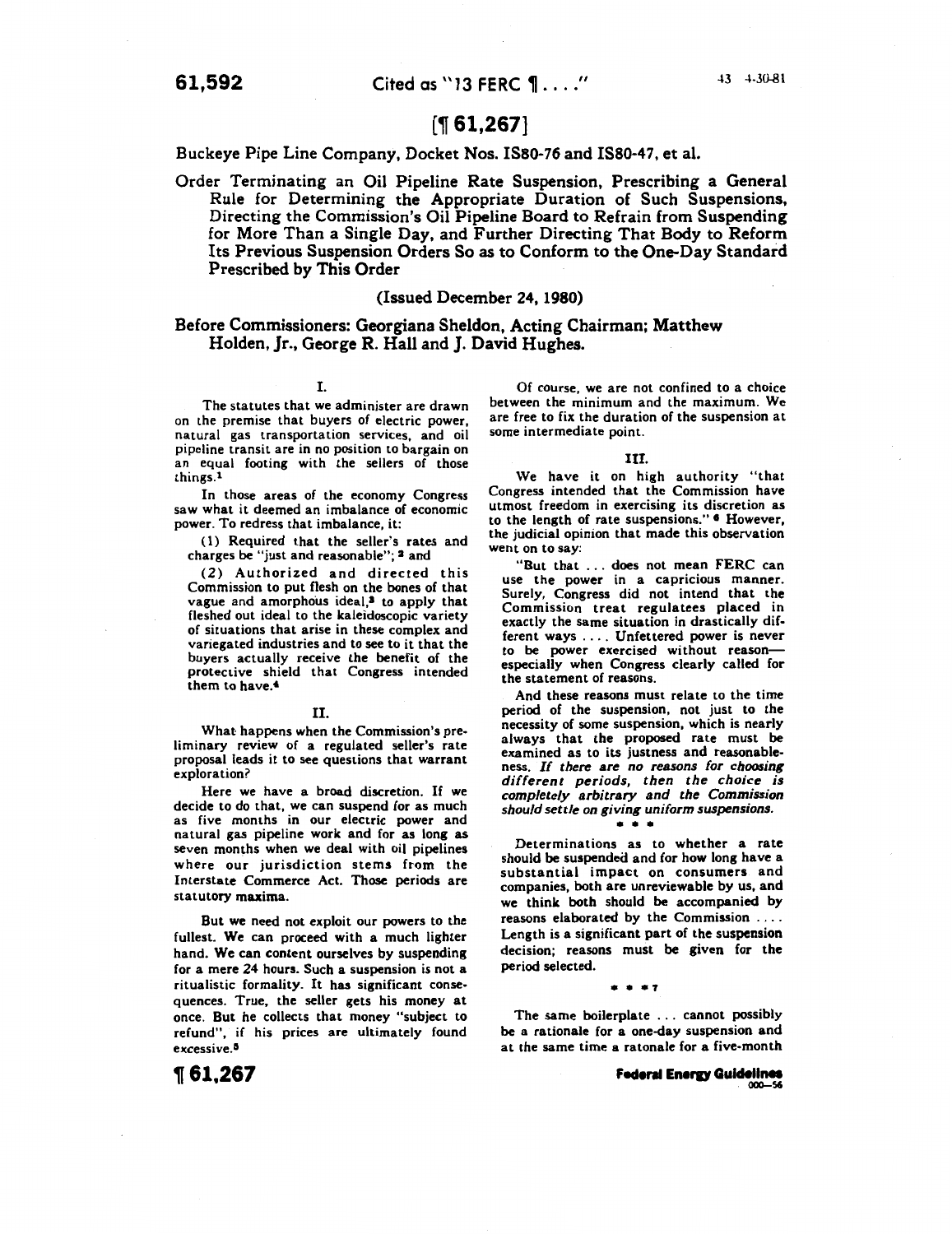# Buckeye Pipe Line Company,

Order Terminating an Oil Pipeline Rate Suspension,

Prescribing a General Rule For Determining the Appropriate Duration of Such Suspensions, Directing The Commission's Oil Pipeline Board to Refrain from Suspending for More Than a Single Day, and Further Directing That Body to Reform Its Previous Suspension Orders So as to Conform to the One-Day Standard

Prescribed by This Order,

13 FERC  $\lbrack 61,267$  (1980).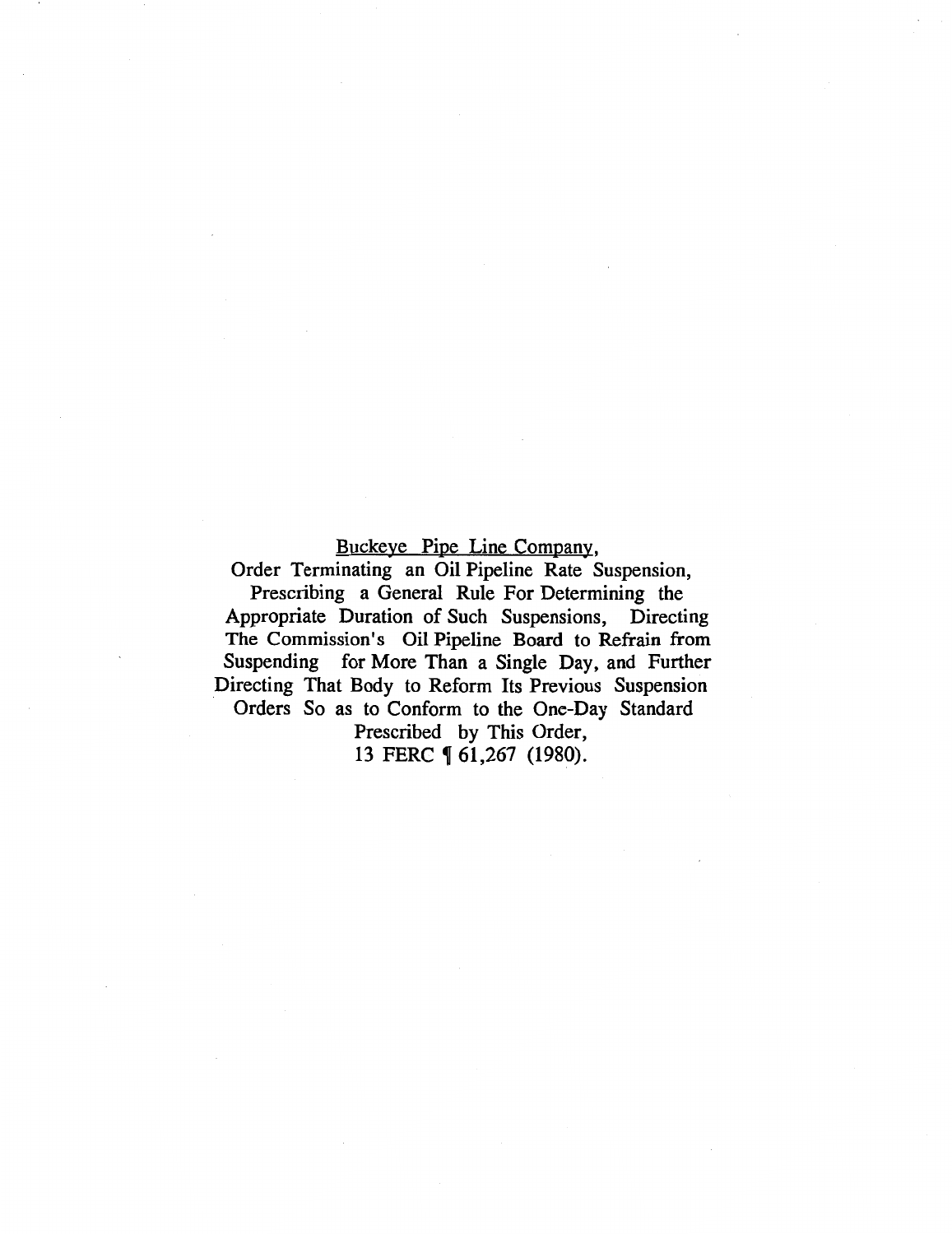# Buckeye Pipe Line Company,

Order Terminating an Oil Pipeline Rate Suspension, Prescribing a General Rule For Determining the Appropriate Duration of Such Suspensions, Directing The Commission's Oil Pipeline Board to Refrain from Suspending for More Than a Single Day, and Further Directing That Body to Reform Its Previous Suspension Orders So as to Conform to the One-Day Standard Prescribed by This Order

# 13 FERC **[61,267 (1980).**

This order changed the Commission's policy on the suspension period applied to oil pipeline rate filings. Previous policy provided that shorter suspension periods were warranted only when rigid adherence to the maximum statutory period led to harsh and inequitable results. Buckeye Pipe Line Company, 13 FERC 161,267,61,593 (1980). Pursuant to the previous policy, Buckeye Pipe Line Company's (Buckeye) rate filing was suspended for seven months by the Oil Pipeline Board, the maximum period allowed under Section 15(7) of the Interstate Commerce Act. (49 App. U.S.C. § 15(7) (1988).

However, in this order, the Commission stated that at the time its overall suspension policy was formulated it had not "focused" on its applicability to oil pipelines as opposed to the policy's application to natural gas and electric rate filings. It further stated that this was the case because the Interstate Commerce Act permits the Commission to delegate its authority. Therefore, it created the Oil Pipeline Board (Board) and gave it suspension authority. The Board suspended Buckeye's filing for seven months. (Id. at 61,593).

The Commission found in this order that the duration of oil pipeline suspensions should be governed by a different rule than the one applied to electric power and natural gas cases. The Commission further found there was nothing in Buckeye's fact situation to warrant a suspension for more than one day.  $(d_d. at 61,593)$ .

The Commission then stated its reasons: (1) oil pipeline shippers who use the common carrier oil pipeline system are not the same as consumers in natural gas and electric rate cases. Gas and electric consumers tend to be migratory and therefore need longer suspension periods. This is because refunds of overcollections will not give full redress to those consumers who moved. (Id. at 61,593-94); (2) the statutory collection subject to refund enables utilities to force their customers to loan them money which the Commission believes should not be allowed; and (3) there is nothing to suggest that there have been or will be many cases in which oil rate increases that became effective subject to refund cause members of the shipper population to suffer hardship while they wait for their refunds.  $(Id. at 61,595)$ .

Hence, a one-day suspension in oil pipeline cases became the Commission's policy and the Oil Pipeline Board was directed to act accordingly. (Id. at 61,595, 61,596).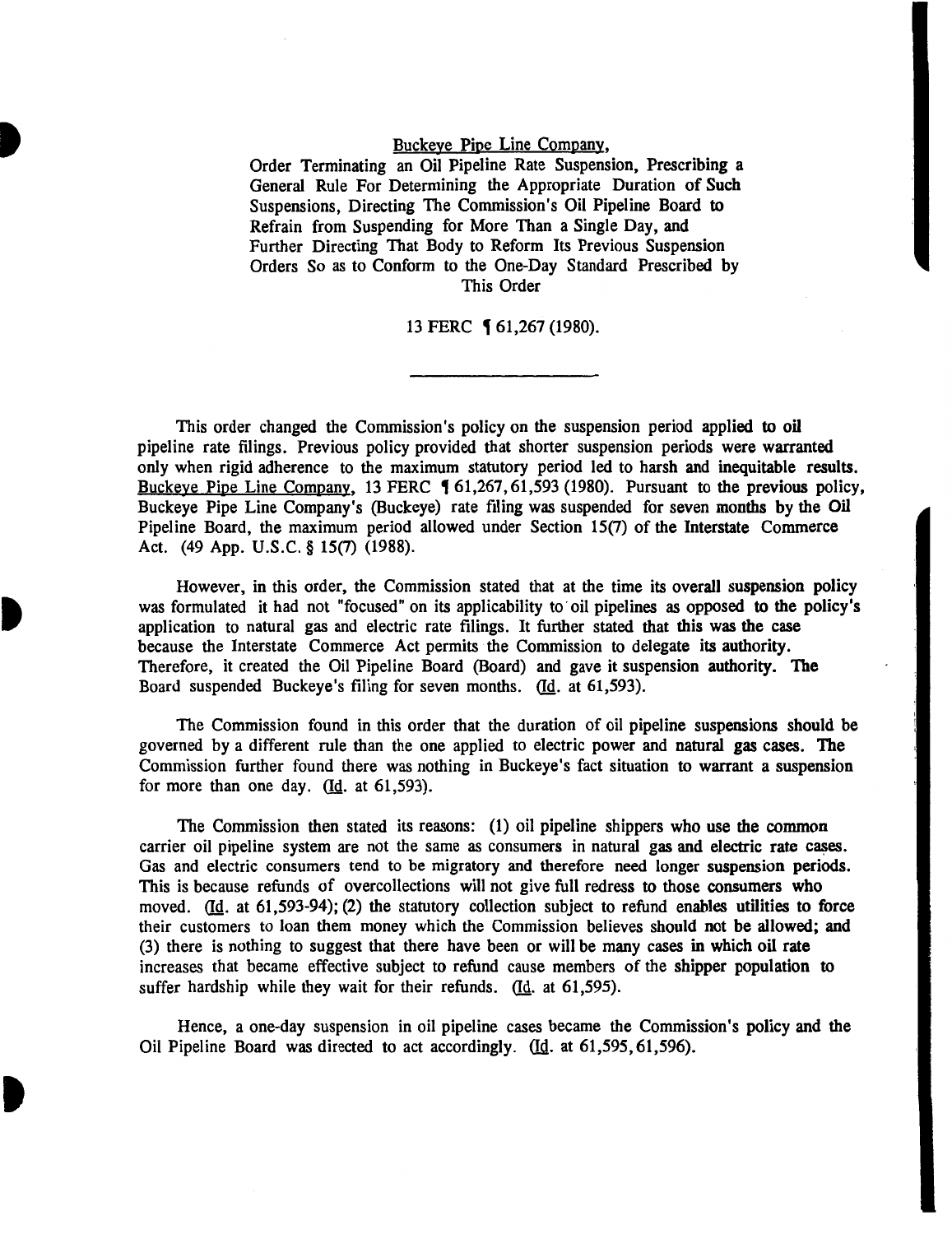suspension. The statutory requirement of a statement of reasons means reasons for the length of a suspension that fit the fact situation of the relevant case. The Commission, therefore, must ... build a set of standards ... to assure that its discretion is not exercised in an arbitrary way and to give guidance to parties filing and challenging rate increases." 8

### IV.

. The judicial opinion from which we have just quoted required the Commission to formulate a suspension policy that was clear, consistent, and policy-based.

When we addressed ourselves to that task, we concluded that:

(1) "[R]ate filings should normally be suspended and the *status quo* ante preserved for the maximum period permitted by statute ... where preliminary study leads the Commission to believe that there is substantial question as to whether a particular filing complies with applicable statutory standards"; and

(2) Shorter suspensions are warranted only when it is clear that "rigid adherence to the general policy of preserving the

status quo ante for the maximum statutory period makes for harsh and inequitable results."

We found this rule implicit in the basic purpose of the statutes that Congress has directed us to enforce.

As our orders explain:

"Though the regulatory schemes that the Commission administers involve a subtle and a difficult balancing of . . . interests, their primary purpose is to protect the consumer against excessive rates and charges. Hence ... the discretionary power to suspend should be exercised in a way that maximizes this protection.

The decision to suspend a proposed rate increase rests on the preliminary finding that the increase may be unjust and unreasonable or that it may run afoul of other statutory standards. The governing statutes say that "any<sup>10</sup> rate or charge that is not just and reasonable is hereby ... declared unlawful." 11 This declaration places on the Commission a general obligation to minimize the incidence of such illegality." 18

# v.

The policy of suspending for as long as we lawfully can and of reserving shorter suspensions for cases in which the general rule would subject the seller to undue hardship was

**FERC Reports** 022 ··S7

framed for our electric power and natural gas transmission work.

At that time, we did not focus on its applicability to oil pipelines. That was so because there the governing statute permits us to delegate much of the authority that it vests in us to our staff.13 Accordingly, we have created an Oil Pipeline Board. In the first instance the decision to suspend or not to suspend is for that body and not for us. The Board also fixes the duration of suspension periods. Our role with respect to its labors is appellate and supervisory.<sup>14</sup>

# VI.

However, the Board looks to us for guidance. Its study of the suspension orders that we had issued led it to believe that we had prescribed a fundamental policy that was not limited to electricity and gas and that extended to the Board's sphere of activity. That was a reasonable view. Our orders were worded in a way that lent itself to that construction.

Accordingly, absent a showing of special circumstances warranting a shorter suspension period, the Board adopted a new policy of suspending for seven months. That new policy was articulated and applied in the order that the Board entered in these dockets on September 12, 1980. From that order the agrieved carrier appeals to us.

### VII.

We agree with the carrier that the duration of oil pipeline suspensions should be governed by a different rule from the one that we apply in our power and gas work, and that there is nothing here to warrant a suspension for more than a day.

Our reasons for so holding are stated below.

# VIII.

When we work with electric power and with natural gas, we focus on the ultimate consumer of energy. He is the person we are here to protect.<sup>15</sup> And it was our view of his needs that led us to adopt the suspension policy we now follow in electricity and in gas.<sup>16</sup>

We found that his claim to a refund of a rate ultimately found excessive is not enough in itself to give him the protection that he ought to have.

Two factors led us to that conclusion. The finst was that consumers are people and people move around. Ours is a migratory society. Hence a 1985 refund of an overcollection made in 1980 will not give full redress.

**1f61,267**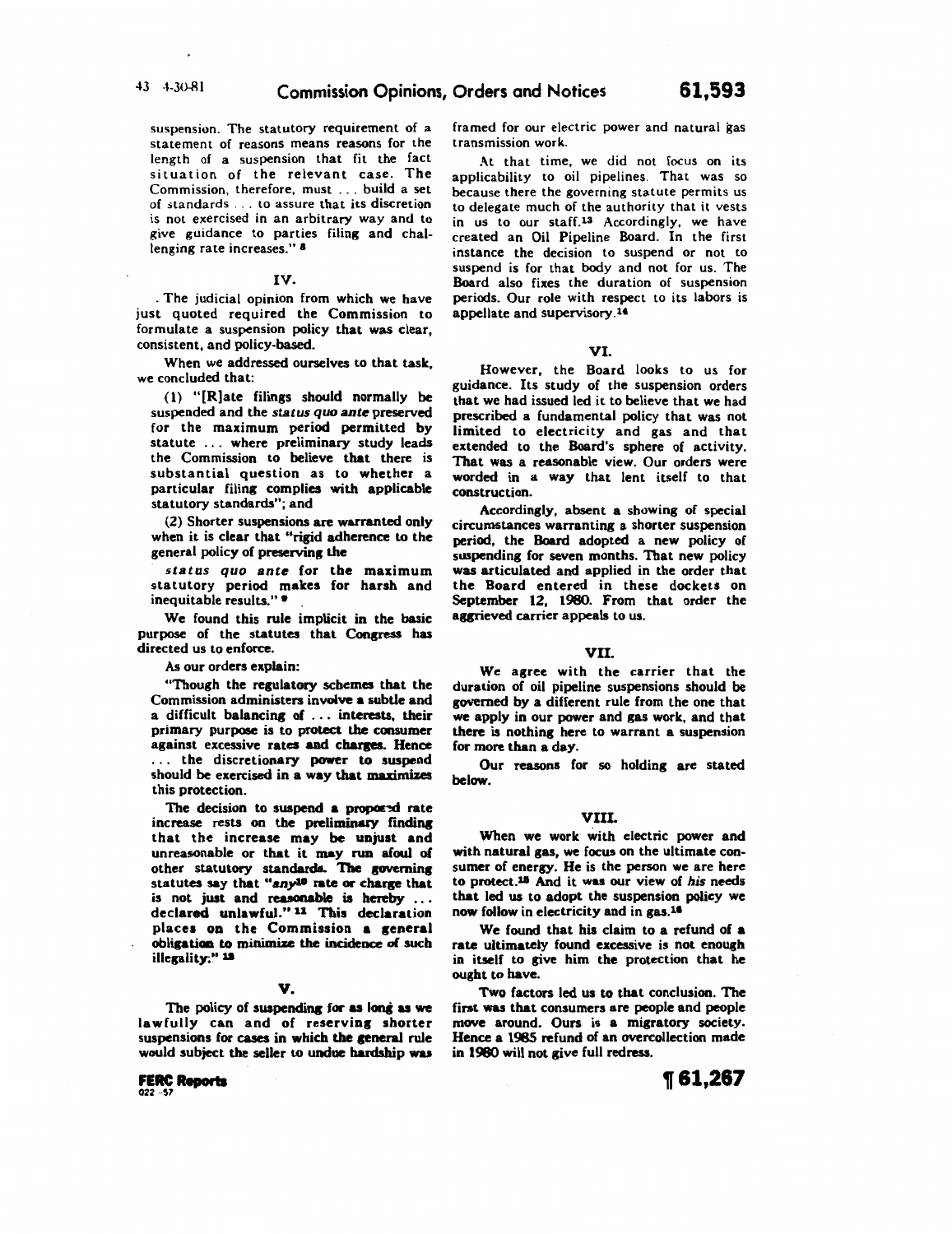Some of those victimized by the excessive rate will have left the service area for other climes. Those people will never be made whole. And others who lived somewhere else in 1980 but who will nevertheless share in the 1985 refund will receive windfalls.

Secondly. the statutory collection subject to refund mechanism enables utilities to force their customers to lend them money. They do that by filing ior more than they ultimately expect to get, by taking advantage of decisional delay, and by superimposing or "pancaking" one unadjudicated rate increase on top of another. True, it can be argued that the "loans" will ultimately be repaid with interest.<sup>17</sup> But that does not render them innocuous.

Electricity and gas are necessities. Millions of the Americans who use them live in poverty or on very tight budgets. Those people are in no position to lend money to anybody. A state of affairs that compels them to supply gas companies and electric companies with long-term credit in amounts that may sometimes seem minuscule on a per capita basis to the affluent <sup>18</sup> but that are almost always material to the poor and to those who are just getting by cannot be viewed complacently.<sup>19</sup>

The statutory scheme and the exigencies of the utility business make such forced loans inevitable. They may well be a necessary evil. But a necessary evil is nonetheless an evil. We think it our duty to do air we properly can to mitigate that evil and to lessen its incidence. That is the basic rationale for the suspension policy that we announced last summer.

#### IX.

.But that rationale does not fit the oil pipeline case. In electric power and in natural gas we regulate the interstate wholesale aspects of industries whose intrastate and retail branches are subject to all-persuasive state regulation.<sup>20</sup> That regulation is "cost-based". So, as we have already noted, wholesale rate increases "flow through" to retail bills in short order. Conversely, the postponement of a wholesale increase delays the correlative price boost at retail.

In oil, however, we deal with a relatively small regulated portion (pipeline transit) of **a**  vast unregulated whole (oil).<sup>21</sup> Hence the prices people pay for gasoline, for heating oil, and for other petroleum-based products are determined not by regulatory concepts, but by market forces. True, transportation costs enter into those market prices.<sup>22</sup>

Normally, however; the pipeline charge does not bulk large in the price of the end product. Moreover, market prices are influenced by such a variety of forces and

**1[61,267·** 

factors that a pipeline rate increase (or for that matter a decrease) can well be rendered inaudible by, if it is not wholly lost in, the surrounding "noise". If the market for petroleum products is strong, prices will rise. And that is so even if pipeline charges stay the same. Conversely, if the cost of pipeline transit rises in a weak market for oil, producers and refiners will have to absorb much (and perhaps in some circumstances all) of the increased transportation cost.

#### ·It follows that:

( 1) From a consumer-welfare standpoint, oil pipeline rate increases are a horse of an altogether different color from increases in the wholesale cost of electric power and natural gas-in the instant case, for example, even if the *total* increase were to be flowed through, the impact on a consumer using 20 gallons of gasoline a week would be only 58.4 $\epsilon$  a year<sup>23</sup>-; and

(2) A general policy of suspending oil pipeline rate increases for the full *7* months permitted by statute cannot be justified on consumerist grounds.

One would need a high-powered economic microscope to detect the good that such a policy would do the consumer.<sup>24</sup> But the damage to the carriers would be very real. Revenue foregone during a suspension period is lost forever.

# X.

There are respects in which the relationship between a shipper of oil and the pipeline that carries his oil to market differs from that between a consumer and the utility from which he gets his heat and his light. Hence our gas and electric decisions are no guide to oil pipeline suspension policy. That area requires specialized treatment.<sup>25</sup>

# XI.

As noted earlier, gas and electric suspension policy rests on two factors. One is the mobility of our consumer constituency. The other is that many members of that constituency suffer real hardship when they are hit in the pocketbook nerve by unadjudicated rate increases of dubious legality. These are truisms when we deal with consumers.

But they are of dubious validity when we deal with shippers of petroleum. To begin with, those shippers do not move from place to place. Some of them produce crude oil. The wells from which that oil comes. never migrate. Those wells stay put.<sup>26</sup>

Other shippers own refineries. Those facilities are fixed. The capital invested in

**Fedenl Enera Guldell,..,** OIC~-51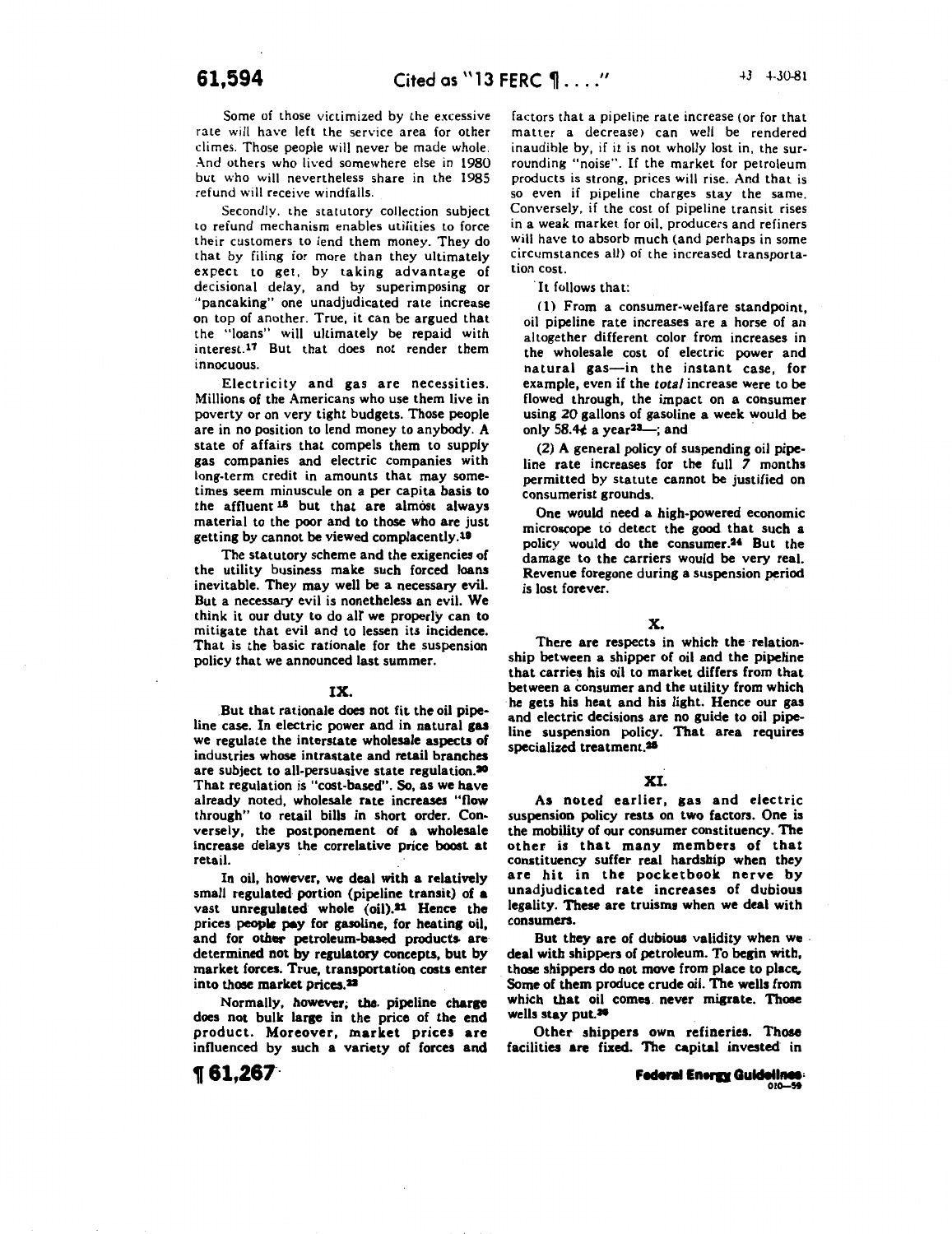them is not nearly so mobile as is the capital invested in such "light" manufacturing operations as textiles, apparel, shoes, or printing. Seldom, if ever, does the owner of a refinery pack up and move lock, stock, and barrel from Philadelphia to Houston: It follows that we need not worry much about the plight of the migratory shipper.

Of course, there will be instances in which a shipper who was overcharged in 1980 is out of business in 1986, when the refund comes through at last. Nevertheless, that ex-shipper will get his refund. Unlike the consumers who look to this agency for protection, that shipper deals *directly* with the entity we regulate.2T He does not have to look to some distributorintermediary. Nor is he at the mercy of an extremely fallible flow-through mechanism that deals with populations in gross and that is thus inherently incapable of doing justice to each and every *retail* consumer victimized by an excessive *who/sesale* rate.

The wronged *consumer* may get his refund. Or he may not. It depends on the luck of the draw. But the wronged *shipper* always gets his refund.<sup>28</sup> That difference makes a difference. And the difference that it makes is a very big difference indeed for present purposes.<sup>20</sup>

#### xn.

Another significant difference between the consumers of electricity and gas, on the one hand, and the shippers of oil, on the other, comes to the fore when we look at the economic status of the two populations.

Nothing that has come to our attention suggests that there is a significant number of poor people who own oil wells or oil refineries. True, there is always somebody at the margin. And it is also true that even at today's prices, there are some people in the oil business who are having a difficult time.<sup>30</sup> Even for those marginal entrepreneurs, however, a pipeline rate increase is unlikely to have an impact at ·all comparable to the impact of **a** substantially higher gas bill or an inflated electric bill on a household that subsists wholly or almost wholly on social security benefits, unemployment compensation, the statutory minimum wage, or an inflation-ravaged fixed income.

And even when we go up the economic ladder, we encounter millions of consumers in circumstances far more necessitous than those of all but tbe. merest handful of producers and refiners. II

Now there is no virtue in long suspensions for the sake of long suspensions. Suspensions are not ends in themselves. They are means to an end. That end is the striking of a fair and equitable balance between competing social

**FERC Reports** 015 59

interests. One of those interests is the social interest in the financial viability of regulated enterprises supplying essential public services and hence in a regulatory system that enables those enterprises to raise their rates in relatively short order, when necessary. That interest. collides with the social interest in seeing to it that the rates that the regulated enterprises are actually collecting conform to the "just and reasonable" ideal and that the gap between statutory rhetoric and economic reality is of minimal dimensions.

The balance between these clashing interests tilts very sharply in favor of suspending for as long as we lawfully can when we deal with statutes that seek "to protect consumers against exploitation at the hands of natural gas [or electric utility) companies." 32 That is so because there a most substantial segment of the protected class suffers real hardship whenever its members are compelled to advance money to the regulatees and to wait until the mills of the law grind out refunds that may never in fact reach the precise destinations that they ideally ought to reach.

But the balance tilts just as sharply (or perhaps even more· sharply) in favor of suspending for. the shortest period that will assure the customer of an eventual refund in the event that the adjudicatory process ultimately shows that he has indeed been overcharged when we deal with the Interstate Commerce Act's oil pipeline provisions, which are primarily designed to promote equity among entrepreneurs. That is so because nothing in either the voluminous polemical literature about the oil pipeline problem (or as some in the industry would have it the oil pipeline non-problem) or in our three years of regulatory experience with the oil pipeline industry suggests that there have been or will be many cases in which rate increases that become effective subject to refund cause. many members of the shipper population to suffer real hardship while they wait for their refunds.<sup>33</sup>

# XIII.

From what has thus far been said it follows that this suspension must terminate at once.

But this is not the only case of its type. There have been other instances in which the Board has suspended oil pipeline rate increases for the full seven months permitted by the Interstate Commerce Act. Those are indistinguishable from this one. And like cases should be treated alike.

Hence we now direct the Board to take on its own initiative and with all deliberate speed the same corrective action in those other cases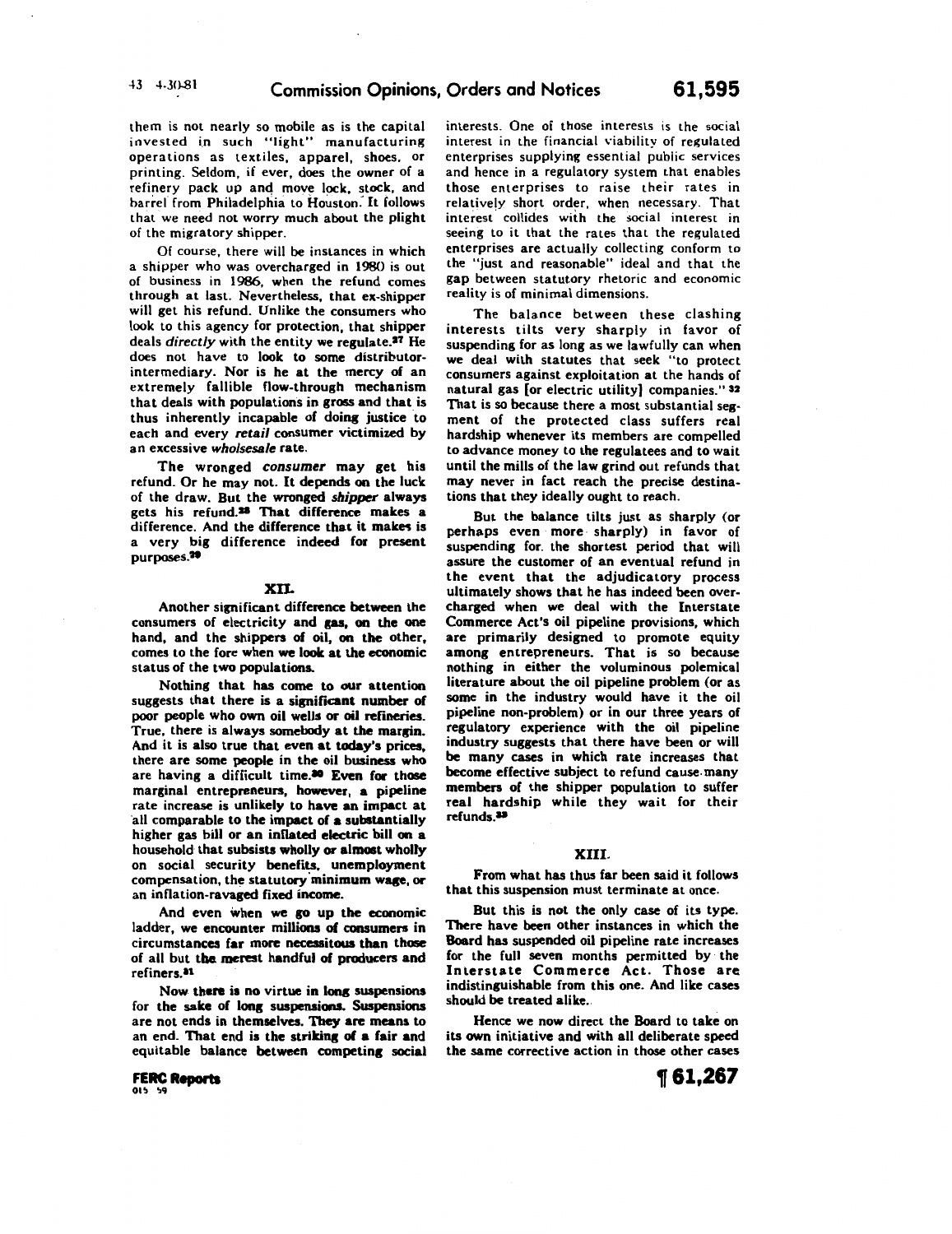that we have ourselves taken this day in the instant case.

## XIV.

Up to now we have been concerned with what the general rule should be. Cases may arise from time to time that call for an exception to that rule. It is conceivable that there will now and then be a situation in which there is good reason to believe that:

( 1) The particular unadjudicated oil pipeline rate increase there involved may have significant anticompetitive effects or impose undue hardship on a shipper or a group of shippers.

(2) A suspension for the maximum period permitted by the Interstate Commerce Act might well have sufficient mitigative effect to render such a suspension worthy of consideration.

These cases will be rare. And they will present nice questiohs of judgment. The Board· should bring these questions to us. But in view of their gravity and of their delicacy we think it inappropriate for the Board to decide them.

Hence we direct the Board to refrain from suspending any future oil pipeline rate filing for more than a single day. If its preliminary review of a particular case leads it to believe that it calls for a longer suspension, it is to submit the matter to us. From this day on no oil pipeline rate filing is in any circumstances to be suspended for more than a single day unless the Commission itself so orders.

## XV.

#### *The Commission orders:*

(A) The suspension period in these dockets is terminated.

(B) The rates herein proposed by the Buckeye Pipe Line Company may become effective as of the date hereof subject to refund and to the other conditions prescribed in the Oil Pipeline Board's order of September 12, 1980.

(C) The Oil Pipeline Board shall as soon as practicable grant the relief that this order gives to the carrier here involved to every carrier whose rates have been suspended by the Board for a period of more than a day; provided, however, that this paragraph shall apply only to suspension ordered by the Bo&rd on or after July 1, 1980.

(0) The Oil Pipeline Board shall with all deliberate speed enter any and all orders necesary or appropriate to implement the intent of the preceding paragraph.

(E) Henceforth the Board shall in no circumstances suspend any filing submitted to it for more than one day.

(F) Whenever the Board analysis of a filing leads it to believe that that such filing should be suspended for more than one day, the Board shall submit the matter to the Commission for the exercise of the Commission's discretion.

(G) The Secretary shall promptly publish his order in the Federal Register.

#### — Footnot<del>es</del> –

<sup>t</sup>Natural gas *production* presents a special case that has been the subject of a heated public policy controversy for decades. That controveny is of no moment for present purposes. So we put it to one side.

<sup>2</sup>That requirement is coupled with a ban on "undue" discrimination. In addition, the Interstate Commerce Act (see p. 3 infra) prohibits rebates. There is no such express prohibition in the Federal Power and Natural Gas Acts.

<sup>I</sup>Cf. Federal *Power Commission v. Hope Natural Gas Co.,* 320 U.S. 591, 600-601 (1944): "Congresa ... has provided no formula by which the 'just and reasonable' rate is to be determined. It has not filled in the details of the general prescription .... It has not expressed in a specific rule the fixed principle of 'just and reasonable'". (Footnote omitted.)

• Of course, we are also under a correlative duty to do all that we can to keep the buyers from converting that shield into a sword that deprives the sellers of their rightful due.

<sup>6</sup> We use the word "prices" because "Ratemaking is . . . but one species of price-fixing." **Federal** Power Commission v. Hope Natural Gas Co., 320 U.S. 591,601 (1944) and authorities there cited.

• *Connecticut Light and Power Company v.*  Federal *Energy Regulatory Commission, 627 F.2d* 466, 472 (D.C. Cir. June 30, 1980). See also *Southem. Railway Co. v. Seaboard Allied Milling Corp., 442* u.s. 444 (1979).

T At this point the court censured us for "reciting only nonexplanatory boilerplate". That reprimand was followed by: "The Commission should have enunciated standards for rate suspension periods ... years ago. That the Commission has consistently failed to comply with the statutory mandate does not require our acquiescence."

#### a *627* F.2d at 472-473. (Emphasis by the court.)

•These words appear in many of the suspension orders that we have isaued during the past several months. See, e.g., our order of July 31, 1980, in *OkJ.homa Gas and Electric Company,* Docket No. ER.S0-421 and our orden of August 1, 1980, in *Arkansas Power* .t *Light Company,* Docket No. ER80-373 and in Kansas City Power & Light *Company,* Docket Nos. ERB0-315 and ERB0-450. Those orders involved electric rates. For cases involving natural gas pipeline rates see our orders of August 22, 1980, in *Eastern Shore Natural Gas* 

> **Federal Energy Guidelines** 056-57

# **1[61,267**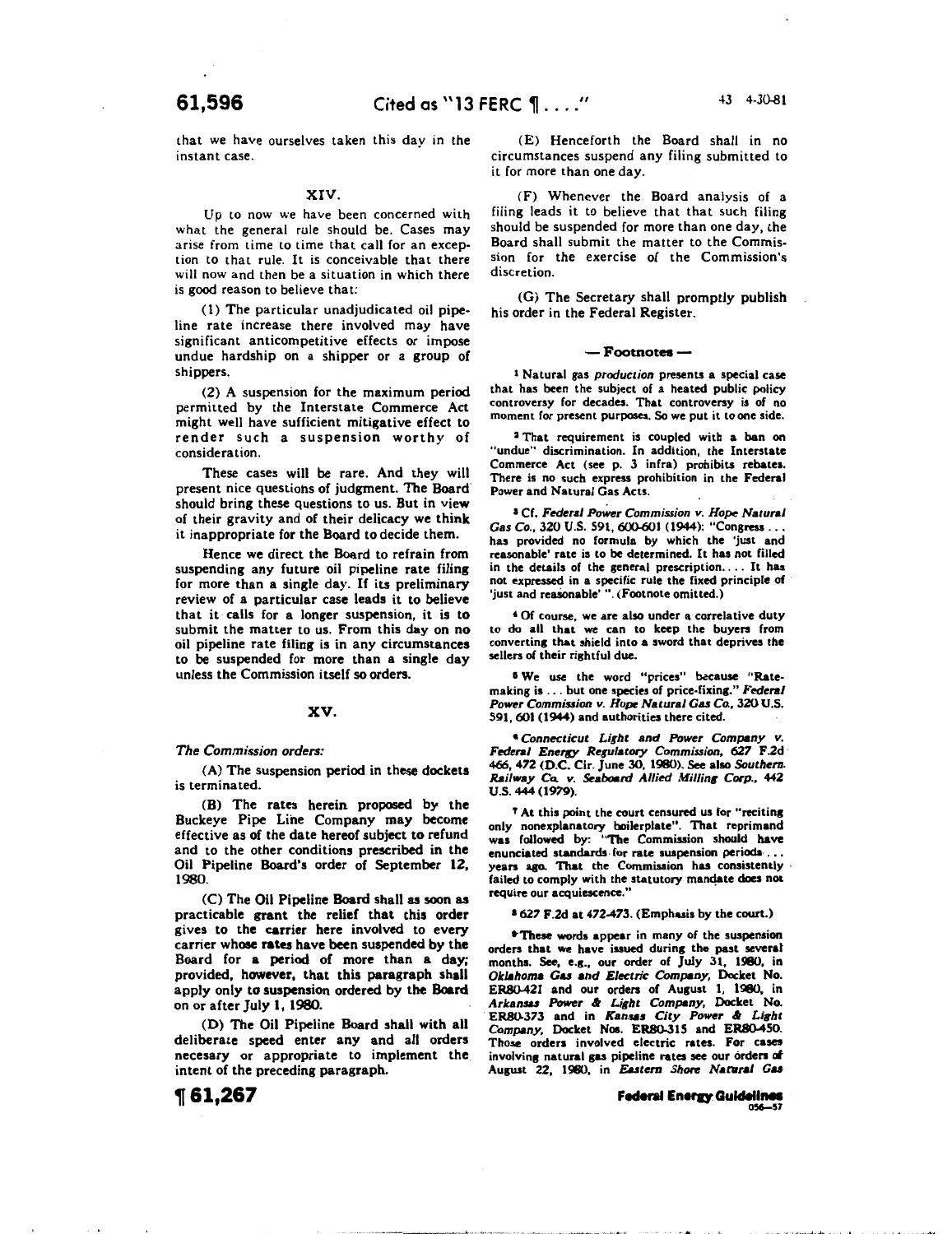*Company,* Docket No. RP80-84, in *Trunkline Gas Company,* Docket No. RPS0-106, and in *Valley Gas*  **Transmission Inc., Docket No. RP80-98.** 

10 The emphasis is not in the statutes. But it is in our orders.

11 At this point a footnote cited Section 205(a) of the Federal Power Act, Section 4(e) of the Natural Gas Act, and Section 15 of the Interstate Commerce Act.

12 See the orders cited in n. 1 on p. 5, *supra*.

11 Section 17(2) of the Interstate Commerce Act authorizes the agency or agencies that administer that statute to delegate functions to boards of employees. Neither the Federal Power Act nor the Natural Gas Act contains any such provision.

14 See our Order No. 3 (February 10, 1978).

16 True, our ratemaking jurisdiction under the Power and Gas Acts reaches only wboesale transactions. But those transactions are regulated because their results are bound to show up in people's utility bills and because Federal regulation at the wholesale level was found an essential supplement to state regulation at retail.

ta The text deals with the primary purpose of our gas and electric labors. There is abo a secondary purpose. That involves the fostering of competion and the extirpation of practices that give integrated companies that sell electric and gas energy to smaller entities who redistribute that energy at retail an undue advantage in the struggle for existence at the retail level. See, e.g., Federal Power Commission v. *Con-y* Corp., 426 U.S. *271* (1976).

17 But some maintain that there are situations in which they are never repaid. These cynics point out that continual filings for new increases, which become effective after five months (unless they are so patently outlandish that the Commission rejects them summarily) permit a wholesale seller to poatpone the day of reckoning to the end of this geological epoch. In Section 207(b) of the Public Utility Regulatory Policies Act of 1978. Congress expressed its concern about this syndrome. In responae to the direction given in that section the Commission's Chairman commented at some length on the problem and on its public policy implications. See the report to the Congress by Charles B. Curtis, Chairman of the Federal Enersy Resulatory Commission, on *Decisional Delay in Wholesale Electric Rate Cases:* Causes and Consequences and Possible Remedies <January 23, 1980) at pp. 17-22.

18 But the aggregate amounts involved are often very substantial indeed. Ten dollars per head may not sound like much. But when 2 million heads are involved, we have a fund of \$20 million.

<sup>19</sup> Revisiting the illustration in the preceding footnote, we note that there are millions of Americans for whom \$10 is no trivial sum.

<sup>30</sup> When such regulation is lacking, the unregulated retail sellers are almost always puublicly or cooperatively owned, whicb means tbat their "profits" inure to the benefit of the community as a whole or to the benefit of the cooperators who own the retail system.

11 Though oil prices have been "controlled" from time to time in periods of national emergency, they

**FERC Reports** .

have never been *"regulated".* Control is not be be confused with regulation. Regulation seeks to set just and reasonable prices. Controls do not purport to have much to do with the justice or the reasonableness of an *individual price.* Controls simply seek to keep prices from rising. They do that by making the price as of some more or less arbitrarily chosen date or base period the maximum lawful price to which sellers must thereafter limit themselves.

22 See *Trans Alaska Pipeline Rate Cases,* 436 U.S. 631, 644 (1978): "in the absence of suspension authority unreasonable [oil pipeline) rates will almost certainly be passed along to the consumer."

The presence of the word *"almost"* is significant. Had the Court been speaking of wholesale electric rates or of natural gas pipeline charges, it would probably not have used that qualifying adverb. In those contexts the work "almost" would be unnecessary. Indeed it would be misleading.

<sup>22</sup> A far cry indeed from the consumer impact of the electric and gas rate increases that come before us.

24 And instruments still more powerful would be needed to measure the precise extent of that good. These devices are unavailable to us.

<sup>25</sup> "Eccentricities" of the particular industry<br>must always be kept in mind. We take the word "eccentricities" from Mr. Justice Jackson's provocative dissent in *Federal Power Commission v. Hope Natural Gas Co.*, 320 U.S. 591, 628-660 (1944) in which he observed at page 629 of 320 U.S. that "Solutions of these cases must consider eccentricities of the industry which gave rise to them ..."

Nothing that we say here and now should be read as a holding that the "eccentricities" of oil pipelining call for a radically different approach to the *substance* of replation from the approach that we follow in the areas of responsibility that we inherited from the former Federal Power Commission. That question is not now before us. And we express no opinion as to the way in which it should be answered. Our· answer to the substantive questions will be given when we issue our opinion or opinions in the first phase of *Trans A/atka Pipeline System,* Docket No; OR78-1 and in the first phase of *Williams Pipe Line Compuy,* Docket No. OR79-l. All that we deal with here and now is suspension policy. That is not to be confused with and has no necessary bearing on the substantive content of the "just and reasonable" standard.·

• Of course, they run out. And eventually they run dry. But that has no bearing on our problem.

27 As an old fashioned lawyer would say, the shipper of oil is "in privity" with the pipeline. The ultimate consumer of natural gas, on the other hand, is not in privity with the gas pipeline that sells to the distributor from whom he, the consumer, gets his gas. Nor is there any contractual relatiionship between. the people who buy electric power from **a** distribution system that is municipally or cooperatively owned and the electric company from whom that distribution system sets its power. The end-user of electricity and of gas may not, and often does not, even know the name *ol* either the pipeline company that carries gas to his town or of the electric company that actually generates the energy that enables him